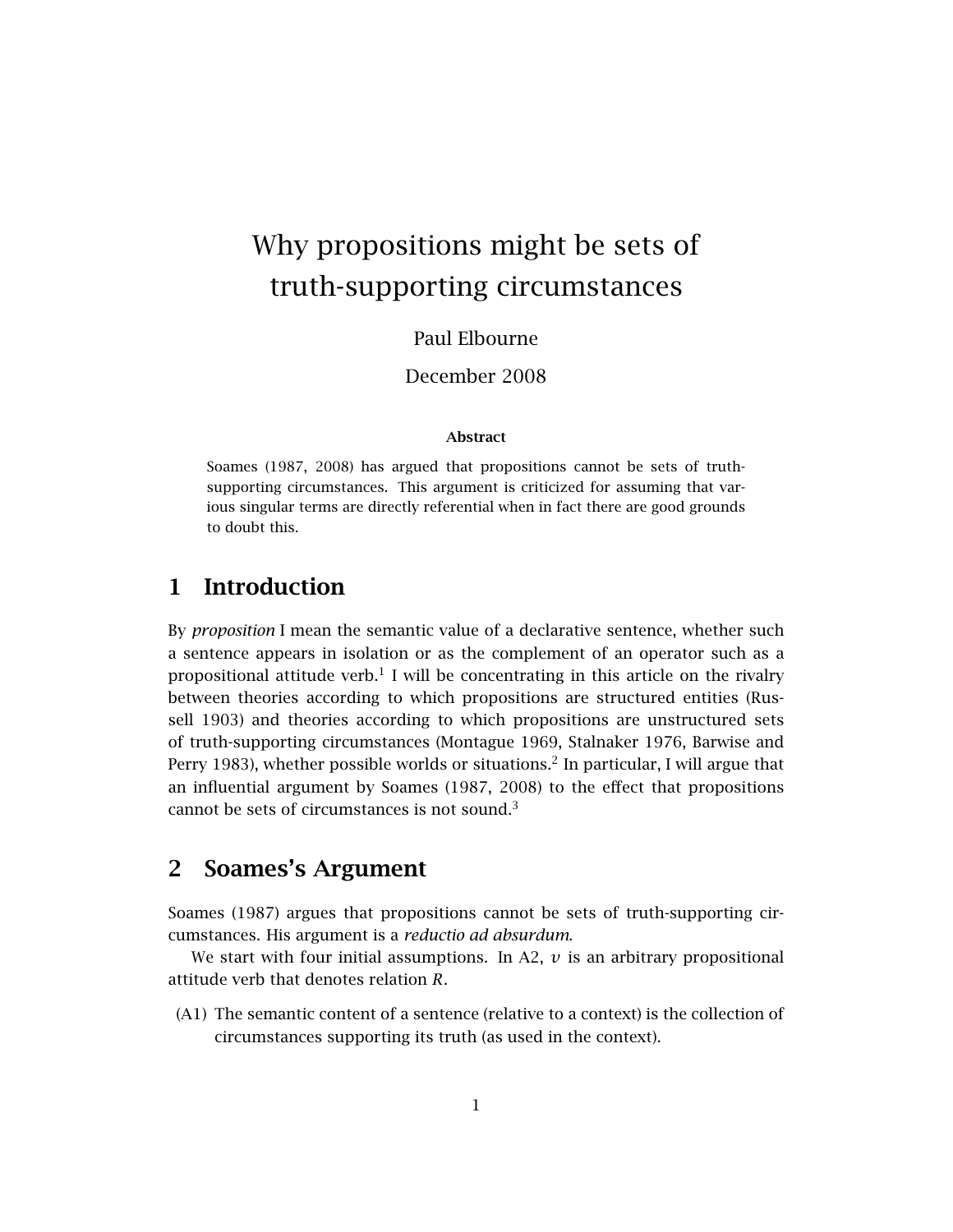- (A2) Propositional attitude sentences report relations to the semantic contents of their complements — i.e. an individual *i* satisfies  $\int x \, v s$  that *S*<sup> $\prime$ </sup> (relative to a context *C*) iff *i* bears *R* to the semantic content of *S* (relative to *C*).
- (A3) Many propositional attitude verbs, including 'say', 'assert', 'believe', 'know', and 'prove' distribute over conjunction.
- (A4) Names, indexicals and variables are directly referential.

We also need a weak principle of compositionality:

Com If  $S_1$  and  $S_2$  are non-intensional sentences or formulas with the same grammatical structure, which differ only in the substitution of constituents with the same semantic contents (relative to their respective contexts and assignments), then the semantic contents of  $S_1$  and  $S_2$  will be the same (relative to those contexts and assignments).

Soames now attempts to show that an absurdity follows from these assumptions. We begin with statement B1, which is meant to be uncontroversial, and then derive the subsequent propositions by means of the axioms shown.

- (B1) The ancients believed that 'Hesperus' referred to Hesperus and 'Phosphorus' referred to Phosphorus.
- (B2) The ancients believed that 'Hesperus' referred to Hesperus and 'Phosphorus' referred to Hesperus. (By A1, A2, A4 and Com)
- (B3) The ancients believed that 'Hesperus' referred to Hesperus and 'Phosphorus' referred to Hesperus and for some *x*, 'Hesperus' referred to *x* and 'Phosphorus' referred to *x*. (By A1 and A2)
- (B4) The ancients believed that for some *x*, 'Hesperus' referred to *x* and 'Phosphorus' referred to  $x$ . (By A3)

We have now derived an absurdity, or at least a proposition known not to be true of the relevant ancients. So one of our original assumptions must be false. Soames says it must be A1.

What if we are tempted to abandon direct reference (A4) for names, at least in 'Hesperus'/'Phosphorus' cases? Soames says that this would do us no good unless we are willing to abandon direct reference everywhere, even for demonstratives and pronouns. We could rerun the argument as follows: $4$ 

(C1) The ancients believed that 'Phosphorus' referred to this *(pointing in the morning to Venus)* and *(speaking very slowly)* 'Hesperus' referred to that *(pointing in the evening to Venus)*.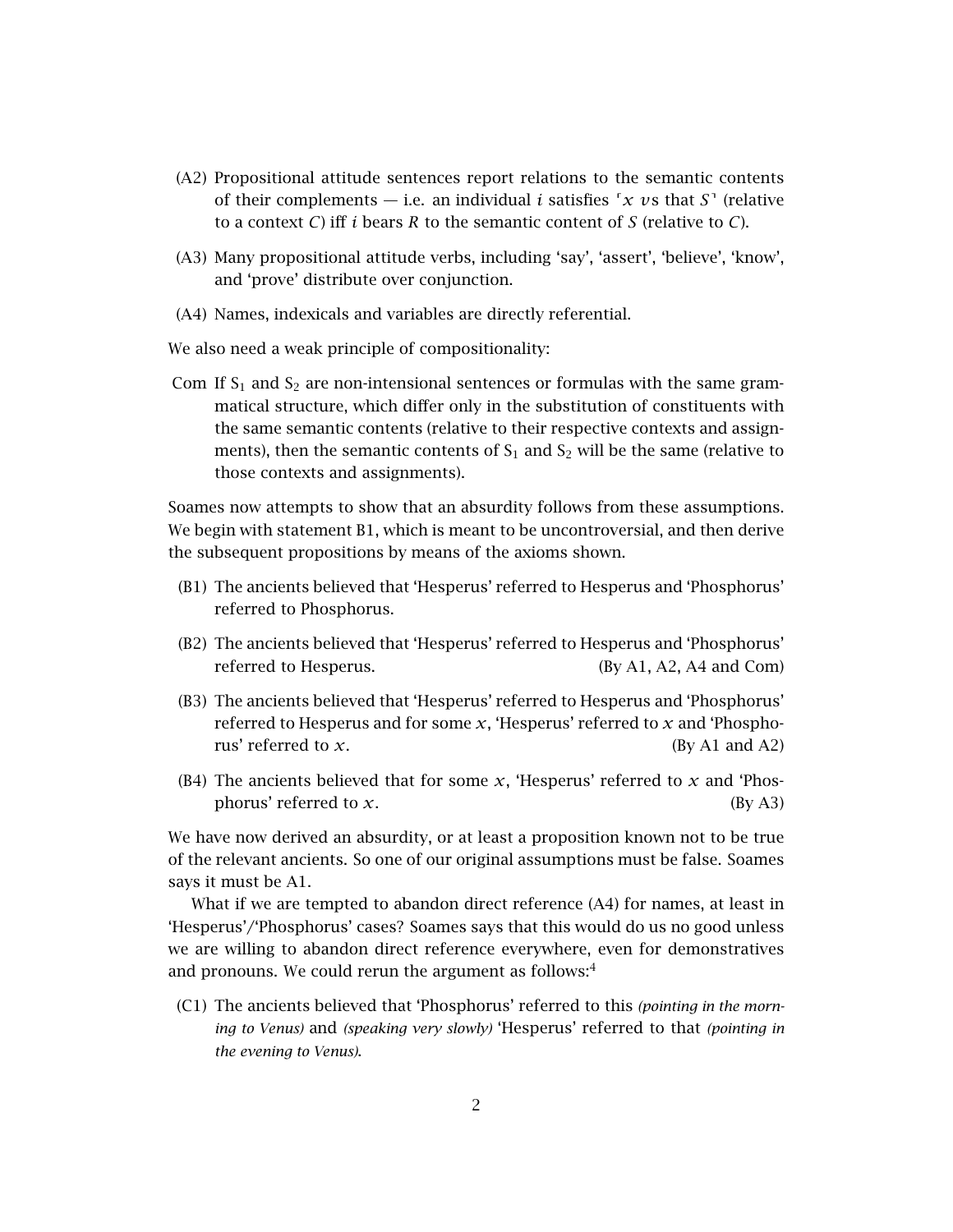- (C2) The ancients believed that 'Hesperus' referred to this *(pointing in the evening to Venus)* and 'Phosphorus' referred to this *(pointing in the evening to Venus)*. (By A1, A2, A4 and Com)
- (C3) The ancients believed that 'Hesperus' referred to this *(pointing in the evening to Venus)* and 'Phosphorus' referred to this *(pointing in the evening to Venus)* and for some *x*, 'Hesperus' referred to *x* and 'Phosphorus' referred to *x*. (By A1 and A2)
- (C4) The ancients believed that for some  $x$ , 'Hesperus' referred to  $x$  and 'Phosphorus' referred to  $x$ . (By A3)

Soames also claims that it is possible to run a version of the argument using the variables *x* and *y*. D1 and D2 are supposed to be true, but the above assumptions are supposed to allow the derivation of the false D3 and D4 as shown.

- (D1) There is a planet *x* which is seen in the morning sky and a planet  $\gamma$  which is seen in the evening sky and the ancients believed that *x* was seen in the morning sky and  $y$  was seen in the evening sky.
- (D2) The planet seen in the morning sky is the planet seen in the evening sky.
- (D3) There is a planet *x* and a planet *y* such that the ancients believed the following: that *x* was seen in the morning sky and *y* was seen in the evening sky and there was something which was both seen in the morning sky and seen in the evening sky. (By A1, A2, A4 and Com)
- (D4) The ancients believed that there was something which was both seen in the morning sky and seen in the evening sky. (By A3)

Since nothing needed to be stipulated about the kind of truth-supporting circumstances that we were dealing with in these arguments, Soames takes it that these arguments present a problem for situation semantics (Barwise and Perry 1983) as well as semantic systems based on possible worlds.

## 3 An Argument Against

#### 3.1 Summary

My response to the above arguments can be summarized briefly: we cannot be sure that devices from artificial languages (like the variables  $x$  and  $y$ ) behave in the way that their semantics in the artificial languages would suggest when they are coopted and used in sentences of natural languages; there is a growing consensus among researchers on demonstratives and pronouns that these items are not (or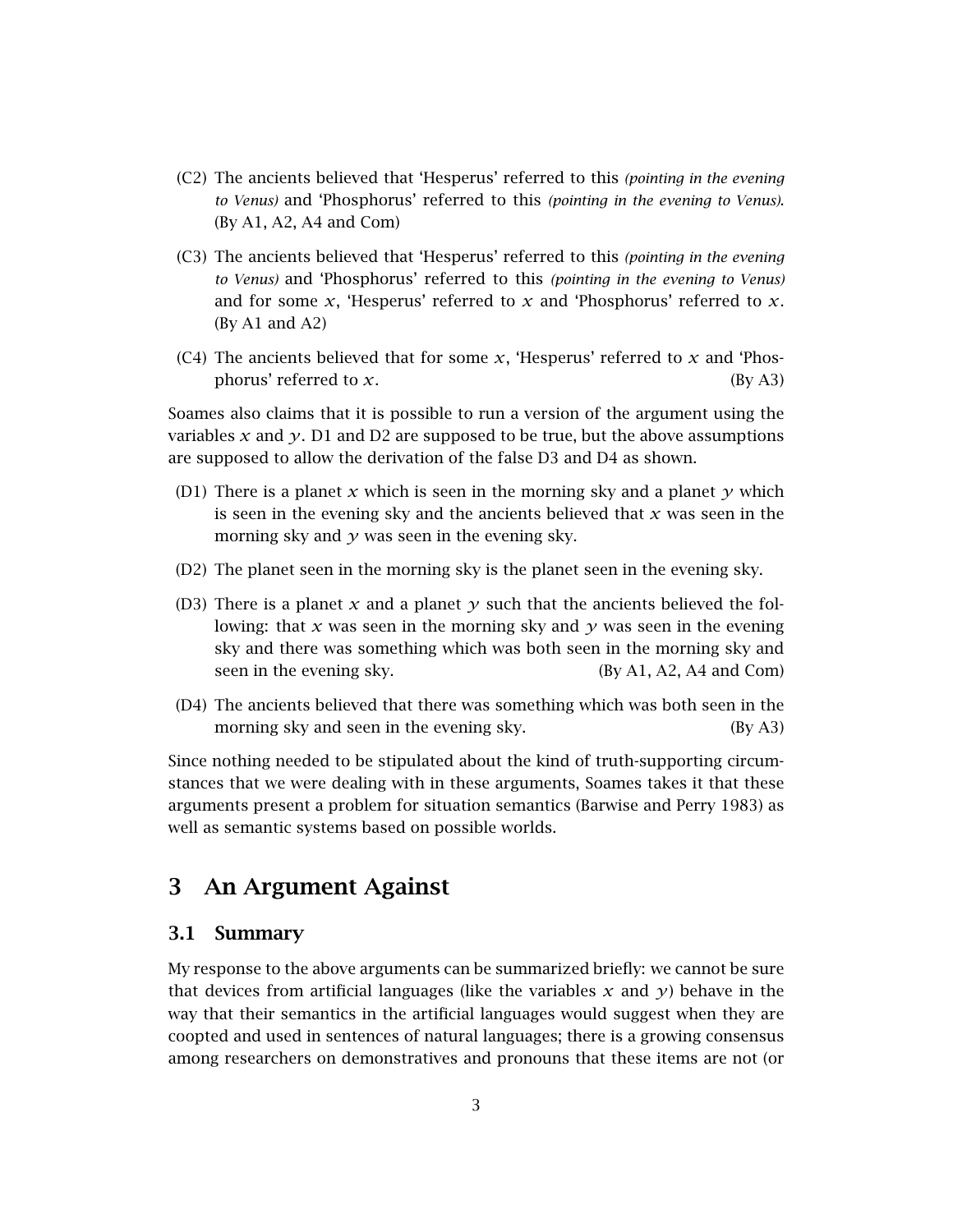at least are not always) directly referential; and there are excellent reasons apart from the 'Hesperus'/'Phosphorus' cases themselves to believe that names are not always directly referential. In sum, there are good grounds for rejecting A4, which in turn makes it unnecessary to reject A1.

#### 3.2 Variables

Let us start with D1–D4, the version of the argument that uses the variables *x* and *y*. Soames evidently means us to understand these as variables of type e, as they would be if they appeared in a version of first-order logic. But they do not appear in a version of first-order logic in his argument. They appear in English sentences. Or, rather, they appear in strings whose status is uncertain, since they appear to be composed of a mixture of English words and symbols from first-order logic. How speakers of English (even philosophically corrupted ones) actually treat *x* and  $\gamma$  when they appear in quasi-English sentences of this kind is surely an open empirical question (a rather recondite one) in natural language semantics. We cannot just stipulate the answer.

To give a flavor of the kind of complications that might arise in investigating this question, consider that many semanticists, from Montague (1973) on down, have proposed that singular terms in English actually denote (type-lifted versions of) individual concepts, rather than individuals. This hypothesis has found empirical support in various areas of natural language semantics, including the construction of semantically sophisticated versions of Chomsky's (1981) binding theory (Heim 1998, Büring 2005) and the analysis of donkey anaphora (Heim 1990; Elbourne 2001, 2005; Büring 2004). If the hypothesis is correct, then presumably '*x*' in D1, for example, will be treated as an individual concept. But which one? It might be treated as a function that relies on an assignment function to provide an object *o* and then maps truth-supporting circumstances to *o*. In other words, it might be treated in a way that would enable an analogue of Soames's argument to be run. But, on the other hand, it might not. In the context of D1, it might be treated as a function that takes truth-supporting circumstances *s* and maps them to the most conspicuous planet seen in the morning sky in *s*, if there is such a planet. The answer would depend on the exact nature of the individual concepts used in natural language and on the exact nature of the process that takes symbols like *x* and interprets them as individual concepts when they appear in the middle of an English sentence.

Even if English singular terms turn out not to be individual concepts, it is still far from certain that  $x$  and  $y$ , as they appear in D1–D4, are treated by English speakers as individual variables. 'There is a planet *x* which is seen in the morning sky' might, for all we know, be analyzed as if it were 'There is a planet, *x* by name,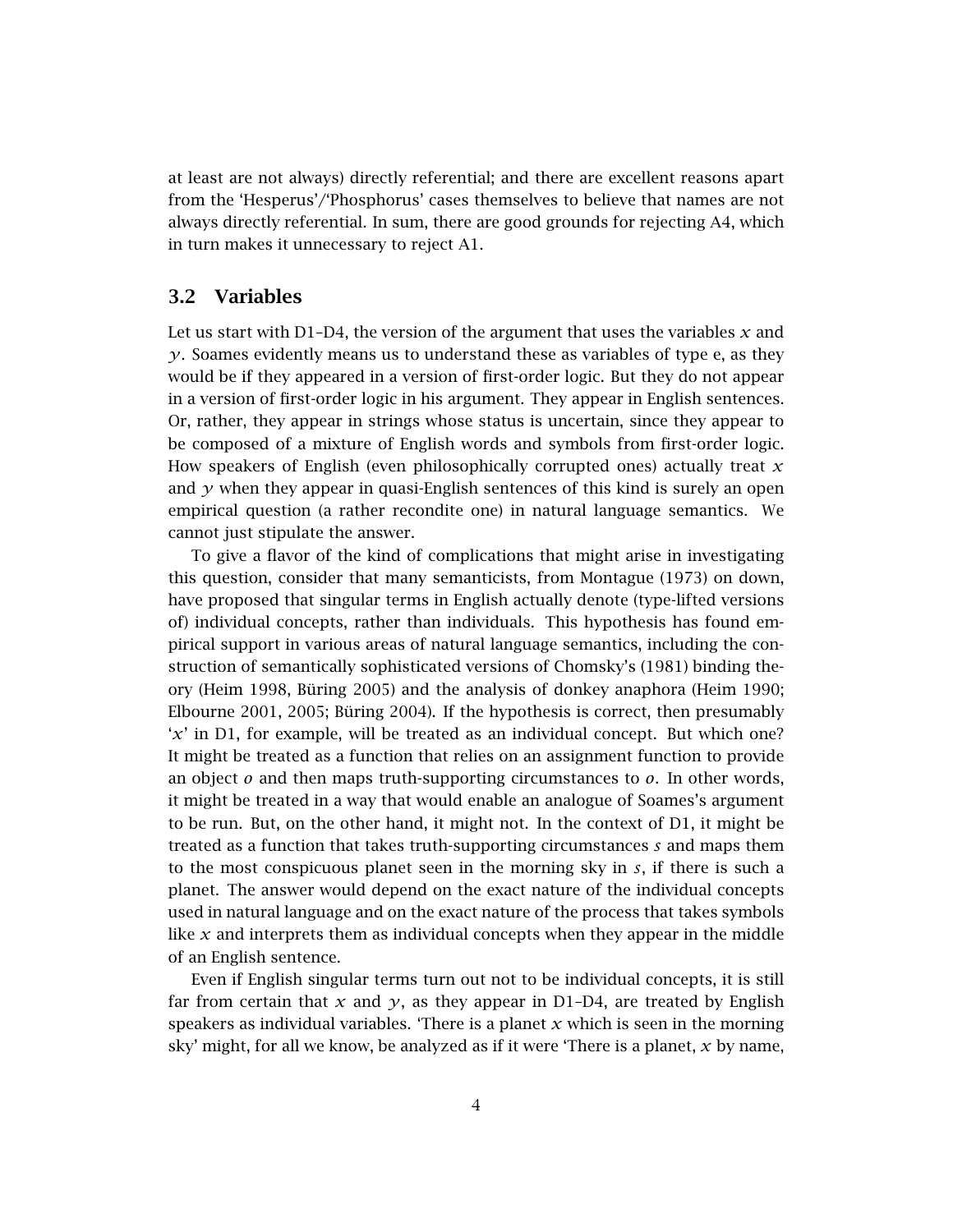which is seen in the morning sky.' If this were the case, this kind of example would collapse into the kind of example that uses names. There might be other possibilities too, of course. In advance of serious empirical investigation, it is hard to tell. But, to repeat, we cannot be sure that devices from artificial languages behave in the way that their semantics in the artificial languages would suggest when they are coopted and used in sentences of natural languages.

#### 3.3 Pronouns and Demonstratives

There is a growing consensus among researchers on natural language semantics that pronouns and demonstratives are not (or at least are not always) directly referential. In fact there is good evidence that these items, at least sometimes, are interpreted as definite descriptions. I will first summarize some evidence for thinking that pronouns are definite descriptions, and then describe the (actually very similar) evidence for thinking the same of demonstratives.

There is a substantial amount of evidence to indicate that pronouns are interpreted as definite descriptions. I will here mention two pieces.<sup>5</sup> The first relevant phenomenon is that of donkey anaphora. As pointed out by Geach (1962), who was drawing on the work of the medieval logicians, the pronoun in sentences like E1 and E2 has a covarying interpretation but is not in the scope of its apparent antecedent 'a donkey':

- (E1) Every man who owns a donkey beats it.
- (E2) If a man owns a donkey, he beats it.

Evans (1977) argued that these pronouns were referential and had their reference *fixed* by contextually recoverable definite descriptions; but Davies (1981) convincingly argued that this theory was inadequate and that a theory according to which donkey pronouns *were* contextually recoverable definite descriptions was preferable. So E1 would mean the same as F1 or (the covarying reading of) F2, depending on exactly how the relevant definite description is reconstructed from the context:

(F1) Every man who owns a donkey beats the donkey he owns.

(F2) Every man who owns a donkey beats the donkey.

This theory has been supported by Cooper (1979), Heim (1990), Neale (1990) and Elbourne (2001, 2005), among others.<sup>6</sup>

It might be argued that donkey anaphora is an insufficiently close parallel to the kind of usage of singular terms envisaged in the arguments by Soames (1987). It would be possible to stipulate that pronouns are interpreted as definite descriptions *only* when they are anaphorically linked to, but not in the scope of, an indefinite antecedent. Indeed, Neale (1990) seems to suggest something along these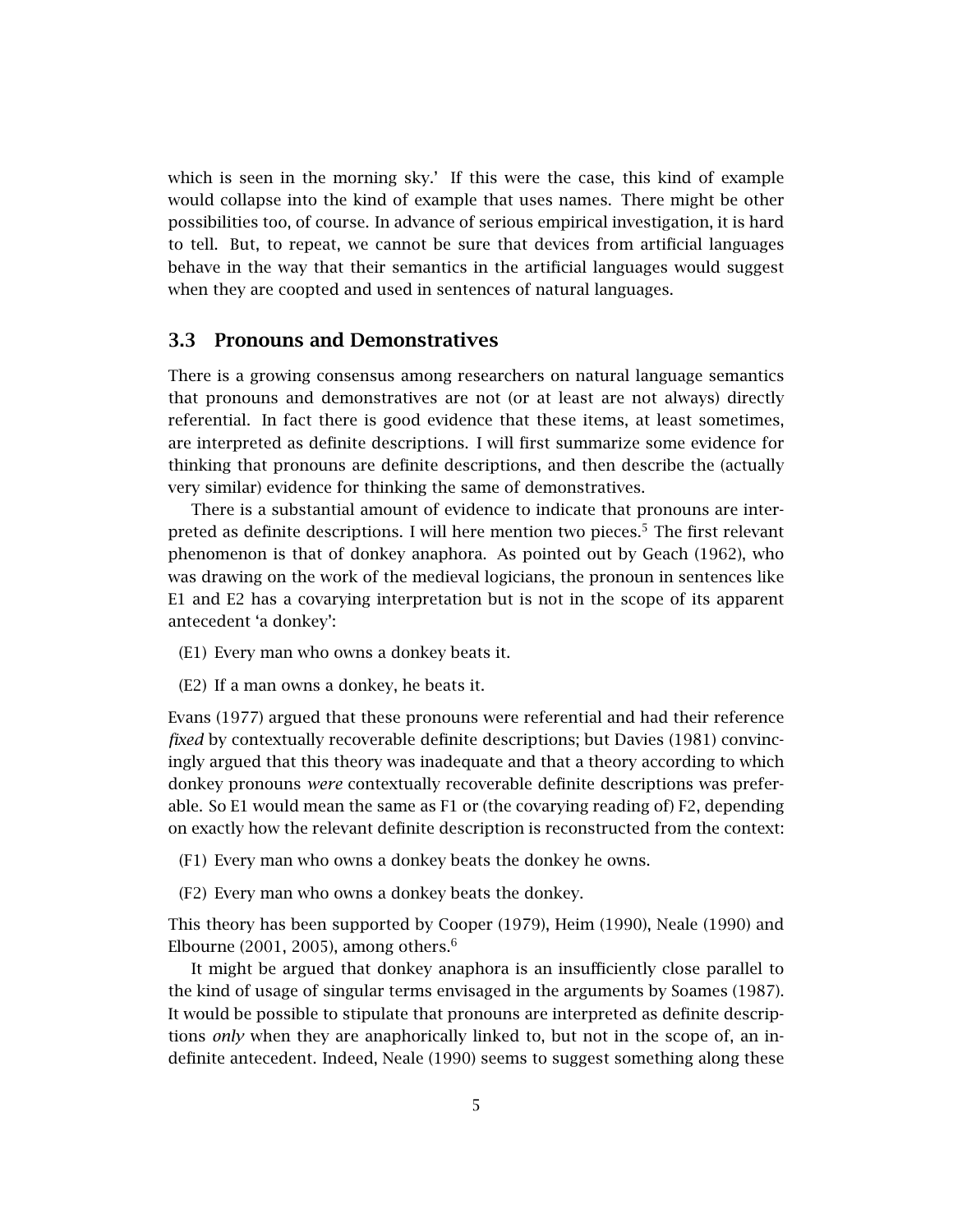lines. But this lays the theorist open to the charge of introducing an undesirable ambiguity in pronouns. No language seems to have different forms for referential pronouns and donkey pronouns; so rather than say that pronouns are sometimes referential and sometimes definite descriptions, it is more satisfying to say that pronouns are always definite descriptions and that apparent referential uses involve trivial descriptive conditions like 'identical to *a*', where *a* is a name of some object (Elbourne 2005). But then it is hard to be sure on any given occasion that a pronoun does not involve a non-trivial descriptive condition.

But there are also some descriptive uses of pronouns that constitute very close parallels to the kind of uses envisaged by Soames (1987), some of whose examples (C1–C4) involve pointing to some salient object that is used to provide an interpretation for a singular term. We are now dealing with the second reason for thinking that pronouns are definite descriptions, which is the existence of the cases sometimes called *descriptive indexicals* (Nunberg 1993, Recanati 1993, Nunberg 2004, Recanati 2005—the term is Recanati's, but the pioneering work in this area was done by Nunberg). To adapt an example from Recanati 2005, credited to Nunberg, suppose I point at Benedict XVI and say G1:

- (G1) He is usually an Italian.
- (G2) The Pope is usually an Italian.
- (G3) Benedict XVI is usually an Italian.

It is obvious that I will interpreted as saying that *the Pope* is usually an Italian; I will not be interpreted as saying that Benedict XVI is usually an Italian. G1, in this context, is synonymous with G2, not with G3. Note that we cannot explain this example by claiming that 'he' has Benedict XVI as its semantic value and that the descriptive meaning is derived from this by some kind of pragmatic process; if that were the case, we would expect an utterance of G3 to have the same reading. The name 'Benedict XVI' will presumably introduce Benedict XVI into the proposition expressed (assuming direct reference, with Soames), on which basis the putative pragmatic process that is supposed to produce the meaning of G1 should surely be able to operate; but G3 cannot have the meaning of G1, causing a grave difficulty for any attempt to explain away descriptive indexicals on the basis of direct reference and pragmatics (Nunberg 1993, 2004). It should be clear, moreover, that this kind of example forms a very close parallel with Soames's C1–C4.

Exact analogues of the above descriptive interpretations of pronouns can be found with demonstratives (Elbourne forthcoming). Here are some examples of donkey anaphoric bare and complex demonstratives:

(H1) Every man who owns a donkey beats that donkey.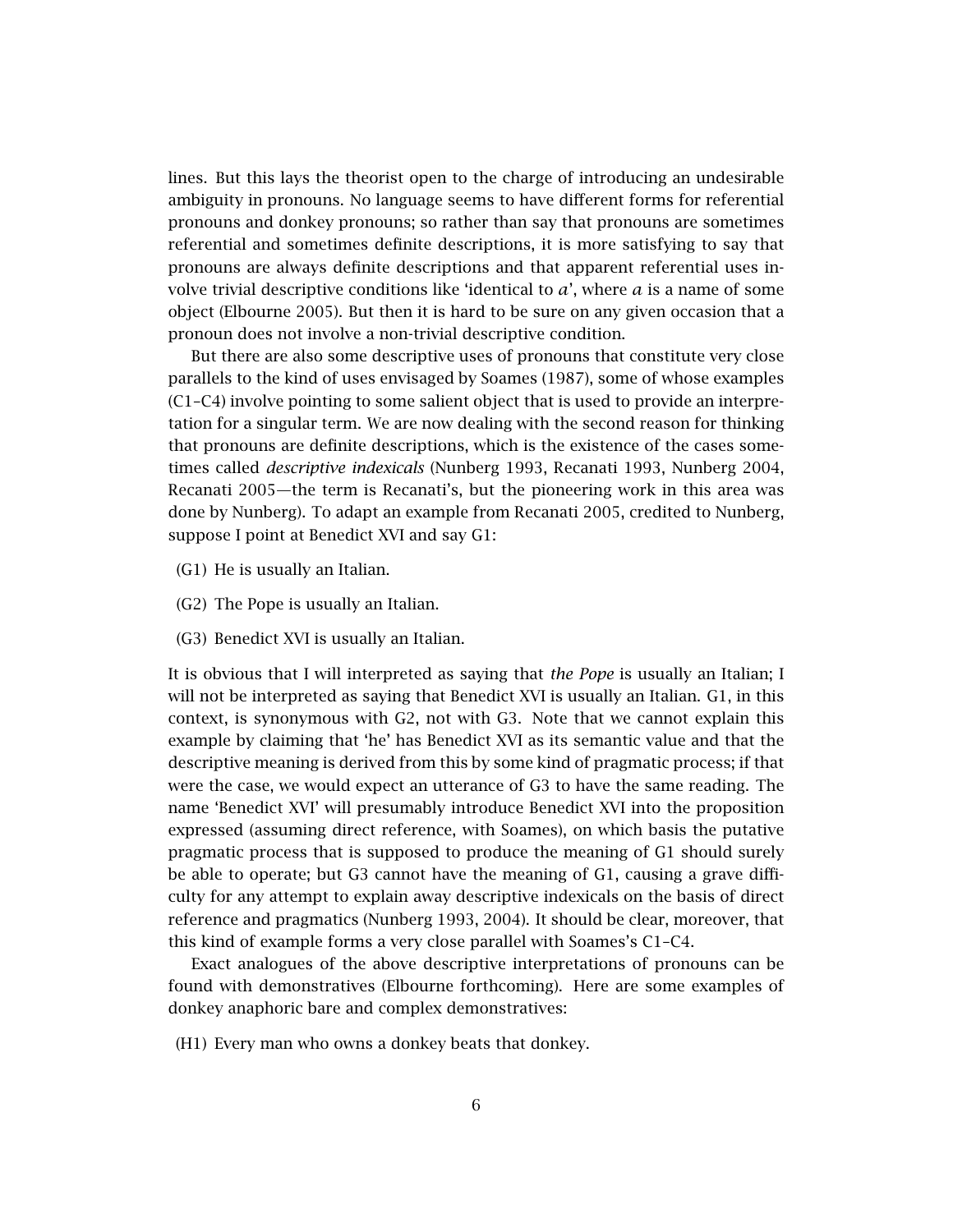(H2) Every man who owns a donkey beats that and nothing else.

And here are two examples of demonstratives being used as descriptive indexicals, taken from Nunberg 1993 and Elbourne forthcoming (the latter based on an example in Jacobson 2000):

- (I1) *(We are in the offices of a very hierarchical company that prescribes different kinds of office furniture for employees of different ranks, with low-quality accoutrements being prescribed for low-ranked workers. Pointing at the desk of a particularly lowly employee, I say the following.)* According to the regulations, that must always be made of metal.
- (I2) *(A new faculty member picks up her first paycheck from her mailbox. Waving it in the air, she says the following to a colleague.)* Do most faculty members deposit this in the Credit Union?

As Nunberg (1993: 28) says, it seems that 'that' in I1 means something like 'the desk used by an employee of grade 10 or below'. And in I2, 'this' means something like 'their paycheck', with 'their' bound by 'most faculty members'. Again, the potential relevance to Soames's C1–C4 should be obvious.

A group of examples possibly related to descriptive indexicals are King's (2001) cases of demonstratives being used with 'no demonstration, no speaker reference'. King (2001: 2) introduces the relevant class of uses as follows:

there are uses of 'that' phrases in which they are not accompanied by any demonstration, need not be used to talk about something present in the physical context of utterance, and in which the speaker has no particular individual in mind as "the thing she intends to talk about by means of the 'that' phrase."

Some examples, based closely on King's, are the following.

- (J1) *(We heard a while ago that exactly one student scored 100 on the exam, but we do not know who it is.)* That student who scored 100 on the exam is a genius.
- (J2) *(We heard a few seconds ago that exactly one student scored 100 on the exam, but we do not know who it is.)* This student who scored 100 on the exam is a genius.

As King says, this kind of case precludes a direct reference analysis. King (2001) himself proposes a treatment of complex demonstratives that assimilates them closely to Russellian definite descriptions.

In fact, out of the three studies of demonstratives I know of that take a wide range of data into account, all three conclude that demonstratives are definite descriptions, although they differ in their analysis of definite descriptions: King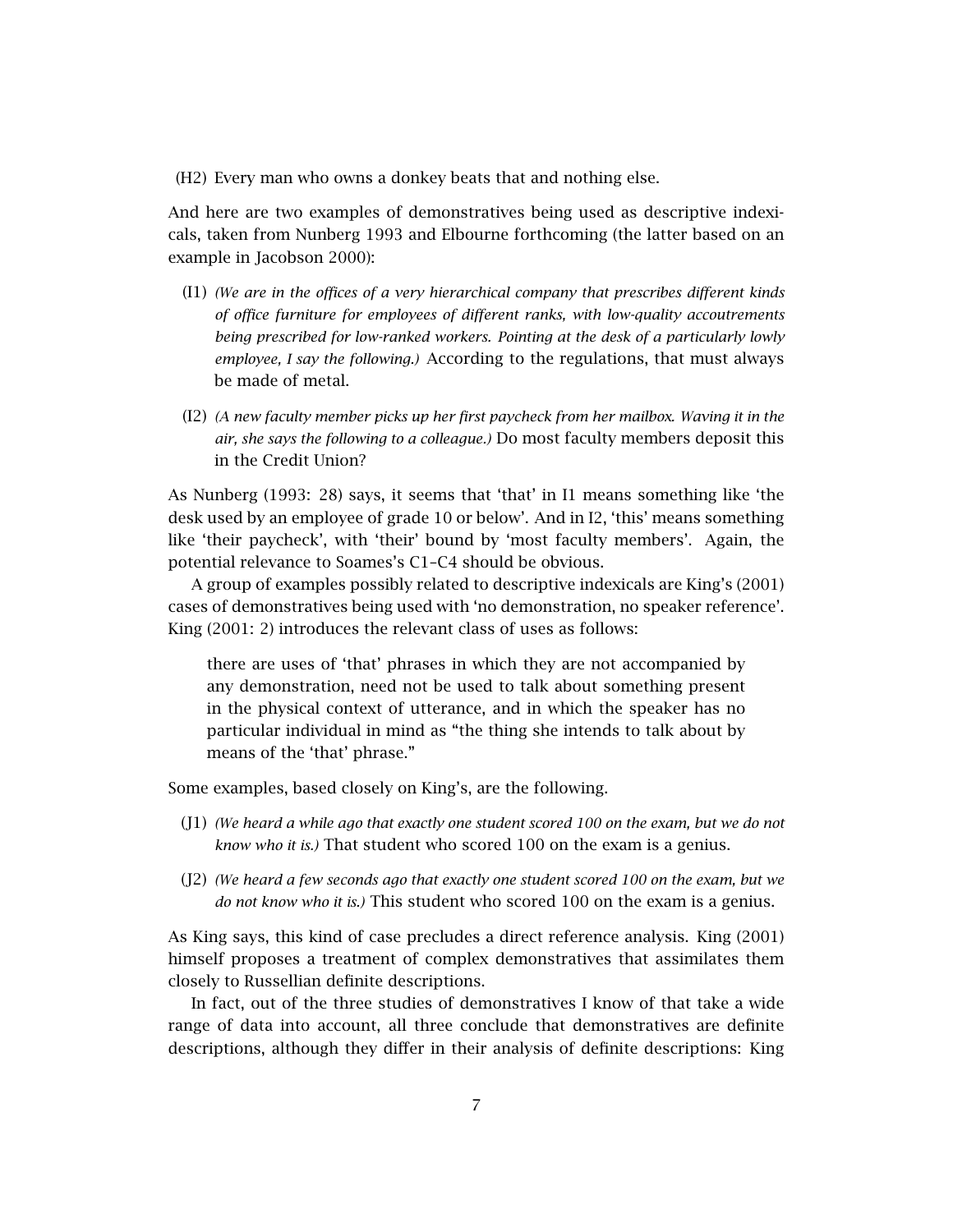(2001), as just mentioned, produces an analysis that recalls Russellian definite descriptions; Roberts (2002) analyzes demonstratives as definites in a Heimian dynamic semantics; and Elbourne (forthcoming) analyzes both definite descriptions and bare and complex demonstratives as individual concepts in a situation semantics. The days are long gone when one could safely assume that demonstratives were always directly referential.

#### 3.4 Names

Of all the categories considered in this article, names have perhaps been subject to the best-known analyses that eschew direct reference. These analyses begin with Frege's (1892) theory of sense and continue throughout the Twentieth Century and up to the present day, in numbers too great to cite. Furthermore, as is well known, some of the examples adduced by Frege to argue for his dimension of sense are strikingly similar to the 'Hesperus'/'Phosphorus' examples in B1–B4, making it a bold move on Soames's part to use the thesis that these names in particular are directly referential. Overall, I think it would be fair to sum up the current state of the debate as follows: although Kripke's (1980) modal and other objections to descriptive theories of names are powerful, it is by no means obvious that they cannot be overcome, for instance by analyzing names as rigidified descriptions (Stanley 1997) or by including as part of the descriptive content of some uses of names a condition like 'identical to *a*' (Burge 1973, Elbourne 2005), where *a* is a Russellian logically proper name of some individual; and there is little or no consensus on what methods should be used by the advocates of the Millian analysis to overcome the original problems for it that Frege (1892) brought to light (Braun 2006). Even Soames himself (2005: 353) admits that 'the traditional problems for directly referential accounts of names posed by descriptivists like Frege and Russell have not been fully resolved.' Given this state of affairs, the presumption that names are directly referential is surely not one on which it is safe to base an argument.<sup>7</sup>

It is tempting to leave the matter there. But before I leave this topic I would like to highlight one fairly recent argument to the effect that names are not always directly referential that is not yet well known. This is the claim by Elbourne (2005: 181–183) to the effect that there are natural-sounding examples of covarying proper names:<sup>8</sup>

- (K1) Every woman who has a husband called 'John' and a lover called 'Gerontius' takes only Gerontius to the Rare Names Convention.
- (K2) If John insists on calling his next son 'Gerontius', then his wife will be annoyed and Gerontius will get made fun of because of his name.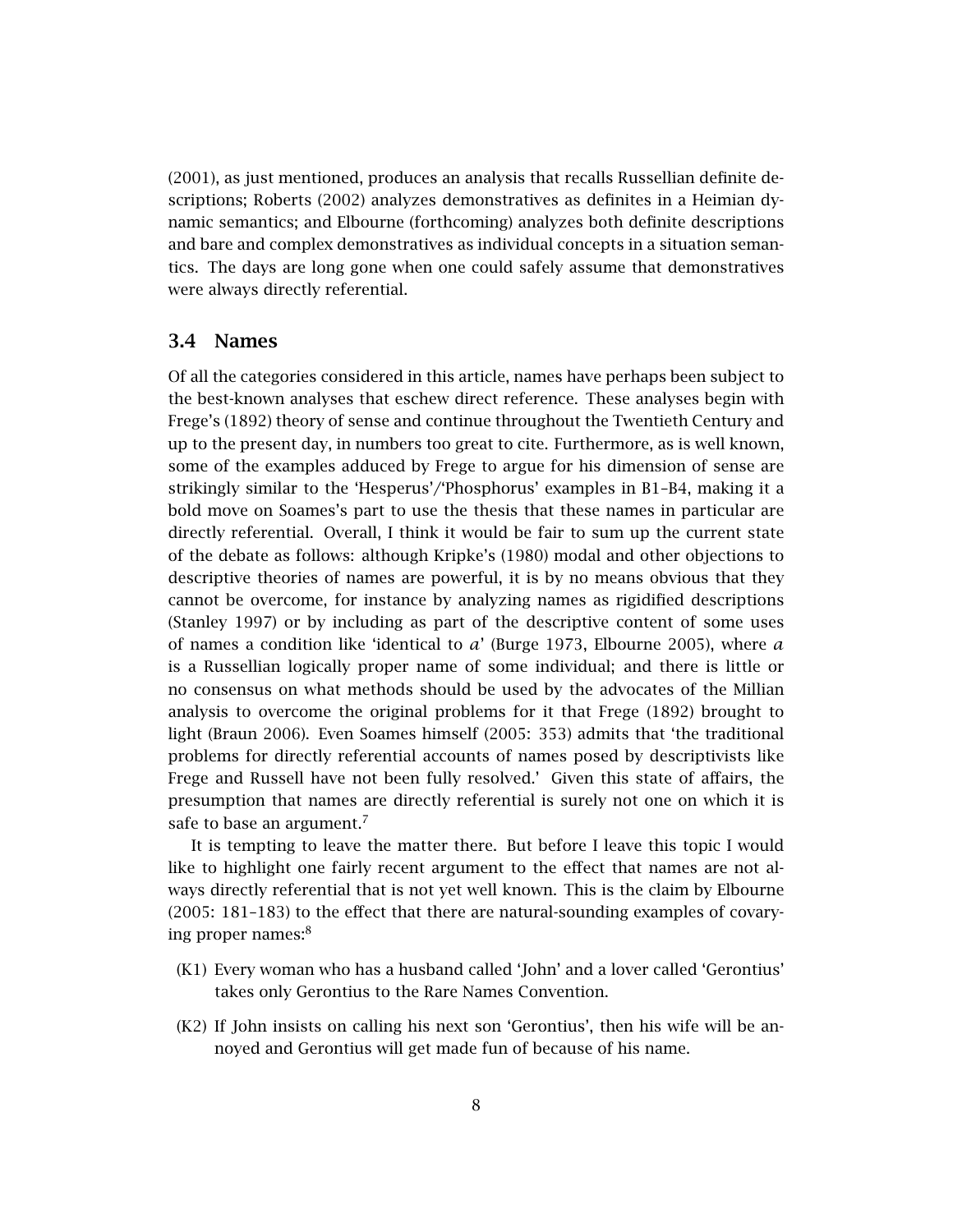The second occurrence of 'Gerontius' in K1 is not a mere mention of the name, unlike the first occurrence. But it is clearly not directly referential. It seems to range over various men of this name. Since it is apparently anaphorically linked to an indefinite ('a lover called "Gerontius"') that does not have scope over it, it is technically a donkey anaphoric proper name. Elbourne analyzes it as a definite description meaning 'the person called "Gerontius"', following the metalinguistic hypothesis of Burge (1973).

As for K2, Elbourne maintains that it is clear to our intuitions that John could have various people as his next son. He could have his next son with any one of a number of different women, for one thing. So the second occurrence of 'Gerontius' in K2 has to denote different people in different possible worlds. So it seems that it cannot be directly referential or even a rigid designator, in opposition to the well known claims of Kripke (1980) and Soames (2002).

I think it likely, then, that K1 and K2 constitute direct counterexamples to the claim that names are directly referential. But even without these examples, a dispassionate assessment of the state of the debate surrounding proper names reveals that direct reference is not so well established that it can provide a firm foundation to arguments in other areas.

# 4 Conclusion

Soames's (1987) argument requires that the following condition hold of some category of singular term: either items of that category are always directly referential; or they can be shown to be directly referential in the kind of examples used. But this condition does not hold of any category of singular term used in natural language. So the argument in question is not sound.

## Notes

 ${}^{1}$ Following King (2003), I dismiss the possibility that the same kind of thing might not be appropriate as the semantic value of a declarative sentence when it appears in isolation and when it appears as the complement of an attitude verb.

 ${}^{2}$ According to the lore in Stalnaker 1978, the idea that propositions are sets of truth-supporting circumstances was first suggested by Saul Kripke in the early 1960s.

<sup>3</sup>Edelberg (1994) has launched a separate criticism against Soames's argument, provoking a response from Soames (2008). I do not wish to enter the debate over Edelberg's criticism of Soames in this article.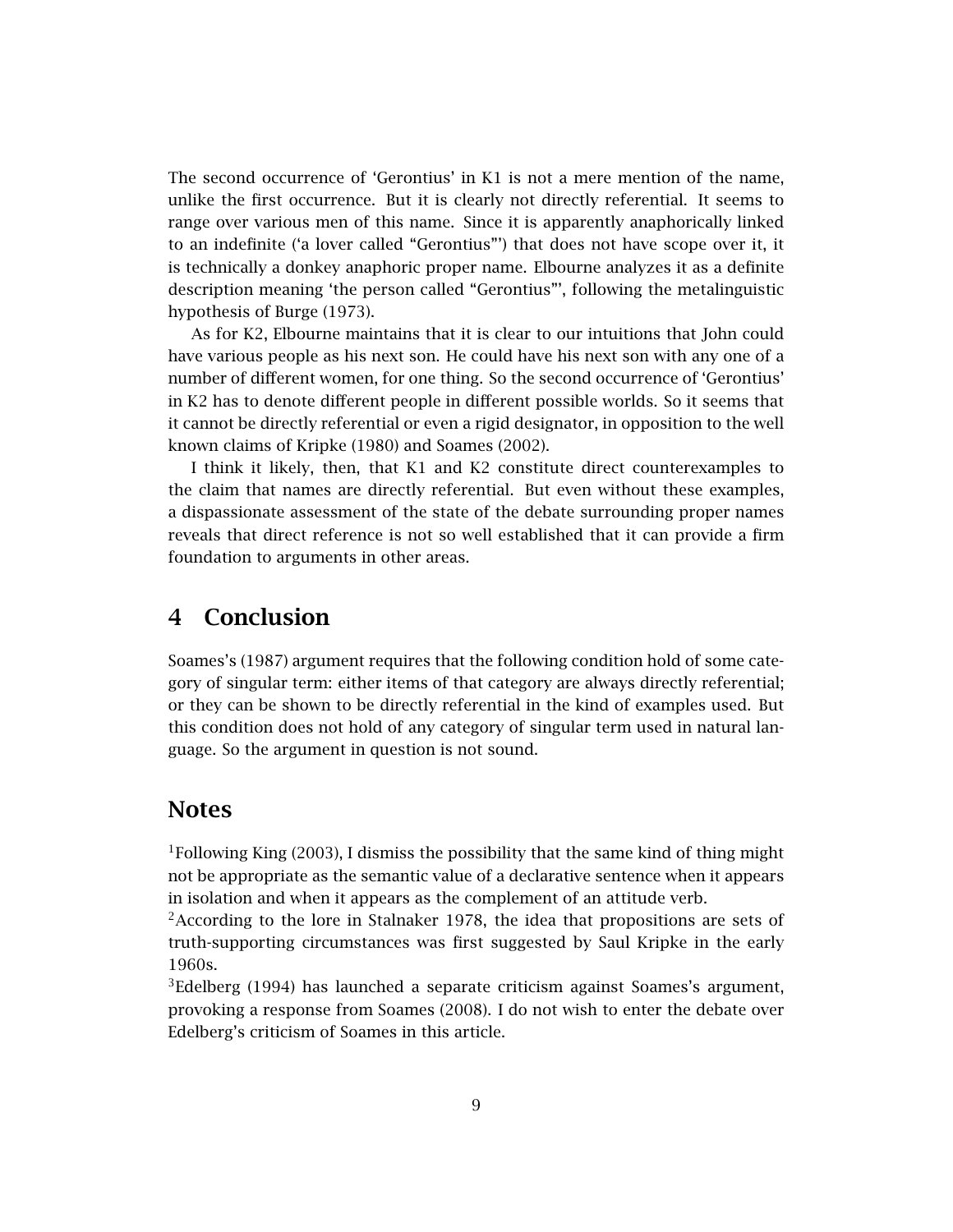<sup>4</sup>Soames does not give a version of his argument that uses pronouns in the crucial places. One possible difficulty is that the pronoun 'it' cannot be used in place of 'this' and 'that' in C1–C4. It is very awkward to say 'The ancients believed that "Phosphorus" referred to it *(pointing in the morning to Venus)* and *(speaking very slowly)* "Hesperus" referred to it *(pointing in the evening to Venus).*' But we can turn to Schiffer's (1992) example of the Morning Dog and the Evening Dog and say quite felicitously 'Ralph believes that "Fido" refers to him *(pointing in the morning to Fido)* and "Fi Fi" refers to him *(pointing in the evening to Fido)*.' It helps if slight focal stress is placed on 'him'. Thus I will assume in what follows that Soames's argument can indeed be run with pronouns, as he implies.

<sup>5</sup>For a third piece of evidence, see the discussion of Binding Theory in Heim 1998 already alluded to. Heim assumes that definite descriptions are individual concepts.

 $6$ Two other theories of donkey anaphora are prominent in the literature. According to Jacobson (2000) and Barker and Shan (2008), pronouns in general, and donkey pronouns in particular, denote the identity function over individuals and are subject to type-shifting procedures. This obviously does not help the cause of direct reference. Groenendijk and Stokhof (1990, 1991) and van Eijck and Kamp (1997) claim that scope assignment works rather differently than had been thought and that donkey pronouns are in fact bound individual variables; but this line of attack is subject to the problems detailed in Elbourne 2005.

<sup>7</sup>We should also note that if the currently influential theories of two-dimensional semantics (Chalmers 2006) are on the right lines, then names are not directly referential, at least in attitude contexts. Soames (2005) has argued against such theories; but see Chalmers 2008 for a reply. It should be noted, however, that Chalmers (2008) advocates the use of structured Russellian propositions in his own account of propositional attitude ascription.

<sup>8</sup>An example of a donkey anaphoric proper name has also been alleged by Geurts (1997: 321, example 6b), but, as Geurts himself acknowledges (1997: 322), many people find his particular example rather unnatural. I also find his amended example (7a) (1997: 322) rather awkward.

### References

- Barker, C. and Shan, C.: 2008, Donkey anaphora is in-scope binding, *Semantics and Pragmatics* 1, 1–42. doi: 10.3765/sp.1.1
- Barwise, J. and Perry, J.: 1983, *Situations and Attitudes*, MIT Press, Cambridge, Mass.
- Braun, D.: 2006, Names and natural kind terms, in E. Lepore and B. Smith (eds.),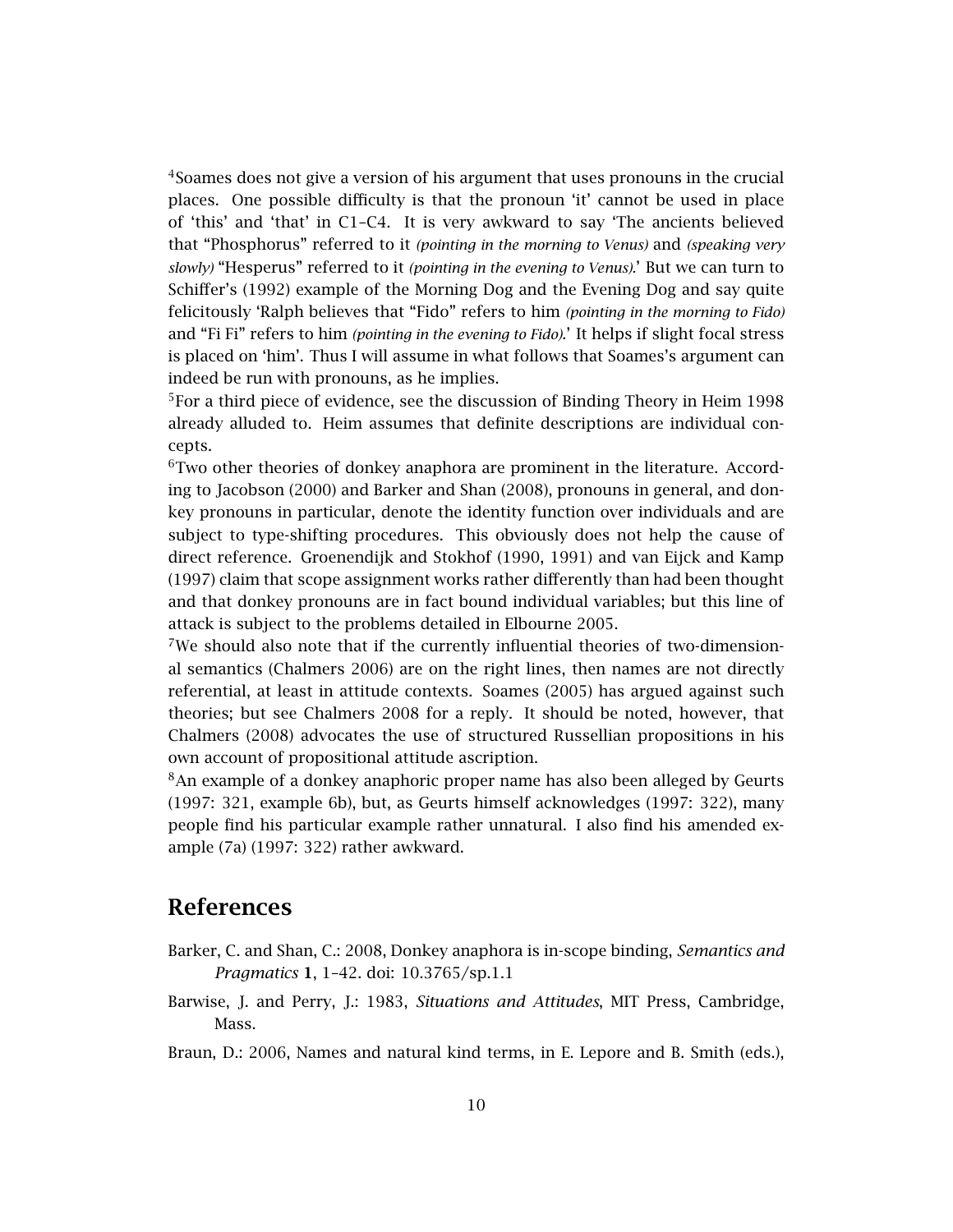*The Oxford Handbook of Philosophy of Language*, Oxford University Press, Oxford, pp. 490–515.

- Burge, T.: 1973, Reference and proper names, *The Journal of Philosophy* 70, 425– 39.
- Büring, D.: 2004, Crossover situations, *Natural Language Semantics* 12, 23–62.
- Büring, D.: 2005, *Binding Theory*, Cambridge University Press, Cambridge.
- Chalmers, D.: 2006, Two-dimensional semantics, in E. Lepore and B. Smith (eds.), *The Oxford Handbook of Philosophy of Language*, Oxford University Press, Oxford, pp. 574–606.
- Chalmers, D.: 2008, Propositions and attitude ascriptions: a Fregean account, Ms., Australian National University.
- Chomsky, N.: 1981, *Lectures on Government and Binding*, Foris, Dordrecht.
- Cooper, R.: 1979, The interpretation of pronouns, in F. Heny and H. Schnelle (eds.), *Syntax and Semantics 10: Selections from the Third Gröningen Round Table*, Academic Press, New York, pp. 61–92.
- Davies, M.: 1981, *Meaning, Quantification, Necessity*, Routledge and Kegan Paul, London.
- Edelberg, W.: 1994, Propositions, circumstances, objects, *Journal of Philosophical Logic* 23, 1–34.
- Elbourne, P.: 2001, E-type anaphora as NP-deletion, *Natural Language Semantics* 9, 241–288.
- Elbourne, P.: 2005, *Situations and Individuals*, MIT Press, Cambridge, Mass.
- Elbourne, P.: forthcoming, Demonstratives as individual concepts, *Linguistics and Philosophy*
- Evans, G.: 1977, Pronouns, quantifiers and relative clauses (I), *Canadian Journal of Philosophy* 7, 467–536.
- Frege, G.: 1892, Über Sinn und Bedeutung, *Zeitschrift für Philosophie und Philosophische Kritik* 100, 25–50.
- Geach, P.: 1962, *Reference and generality*, Cornell University Press, Ithaca.
- Geurts, B.: 1997, Good news about the description theory of names, *Journal of Semantics* 14, 319–348.
- Groenendijk, J. and Stokhof, M.: 1990, Dynamic Montague Grammar, in L. Kálmán and L. Pólos (eds.), *Papers from the Second Symposium on Logic and Language*, Akadémiai Kiadó, Budapest, pp. 3–48.
- Groenendijk, J. and Stokhof, M.: 1991, Dynamic Predicate Logic, *Linguistics and Philosophy* 14, 39–100.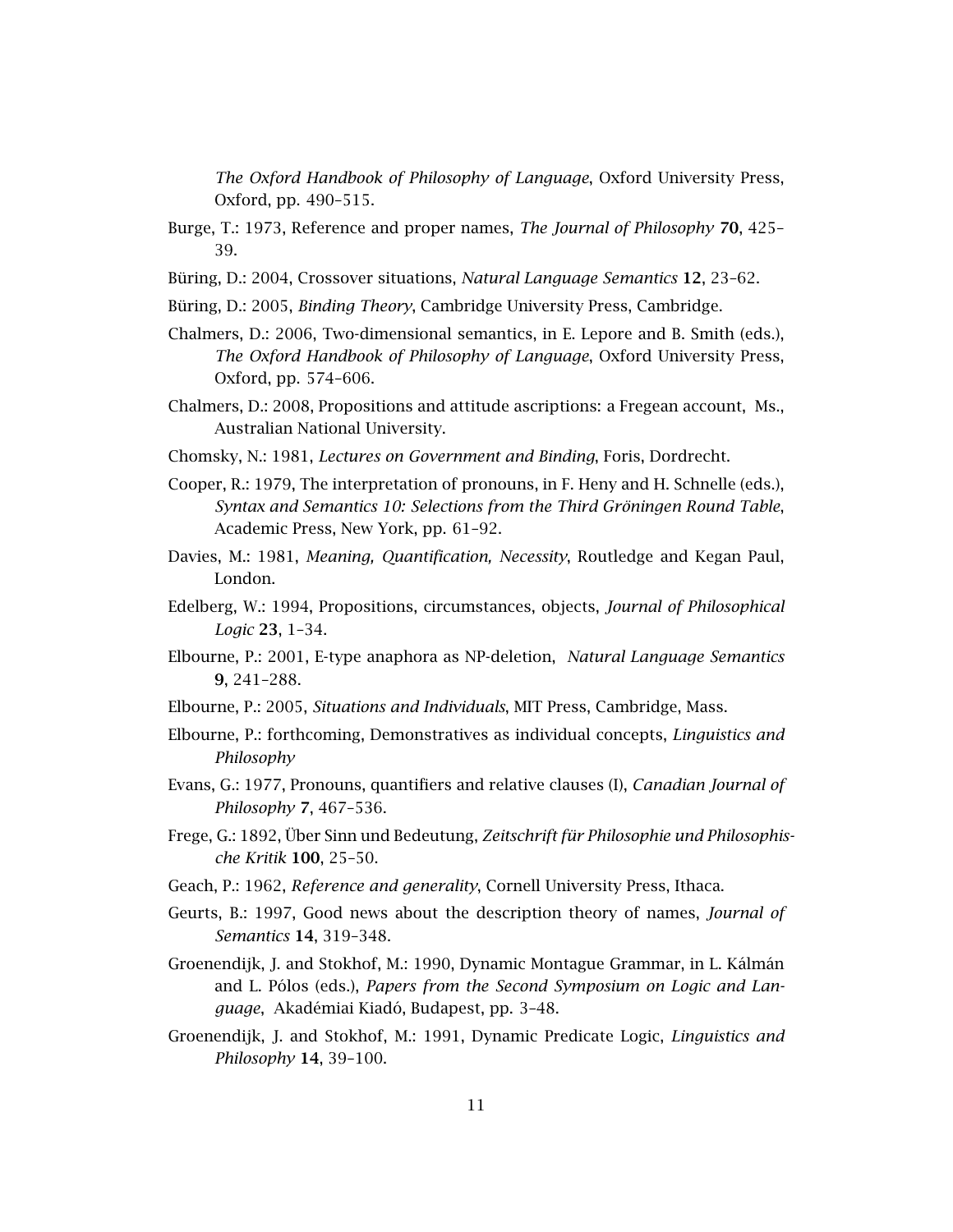- Heim, I.: 1990, E-type pronouns and donkey anaphora, *Linguistics and Philosophy* 13, 137–177.
- Heim, I.: 1998, Anaphora and semantic interpretation: a reinterpretation of Reinhart's approach, in U. Sauerland and O. Percus (eds.), *The Interpretive Tract*, MIT Working Papers in Linguistics, Cambridge, Mass, pp. 205–246.
- Jacobson, P.: 2000, Paycheck pronouns, Bach-Peters sentences, and variable-free semantics, *Natural Language Semantics* 8, 77–155.
- King, J.: 2001, *Complex Demonstratives. A quantificational account*, MIT Press, Cambridge, Mass.
- King, J.: 2003, Tense, modality and semantic value, *Philosophical Perspectives* 17, 195–246.
- Kripke, S.: 1980, *Naming and Necessity*, Harvard University Press, Cambridge, Mass.
- Montague, R.: 1969, On the nature of certain philosophical entities, *The Monist* 53, 159–194.
- Montague, R.: 1973, The proper treatment of quantification in ordinary English, in J. Hintikka, J. Moravcsik and P. Suppes (eds.), *Approaches to Natural Language: proceedings of the 1970 Stanford Workshop on Grammar and Semantics*, Reidel, Dordrecht, pp. 221–242.
- Neale, S.: 1990, *Descriptions*, MIT Press, Cambridge, Mass.
- Nunberg, G.: 1993, Indexicality and deixis, *Linguistics and Philosophy* 16, 1–43.
- Nunberg, G.: 2004, Descriptive indexicals and indexical descriptions, in M. Reimer and A. Bezuidenhout (eds.), *Descriptions and Beyond*, Clarendon Press, Oxford, pp. 261–279.
- Recanati, F.: 1993, *Direct Reference. From language to thought*, Blackwell, Oxford.
- Recanati, F.: 2005, Deixis and anaphora, in Z.G. Szabó (ed.), *Semantics versus Pragmatics*, Clarendon Press, Oxford, pp. 286–316.
- Roberts, C.: 2002, Demonstratives as definites, in K. van Deemter and R. Kibble (eds.), *Information Sharing: reference and presupposition in language generation and interpretation*, CSLI Press, Stanford, pp. 89-136.
- Russell, B.: 1903, *The Principles of Mathematics*, Cambridge University Press, Cambridge.
- Schiffer, S.: 1992, Belief ascription, *Journal of Philosophy* 89, 499–521.
- Soames, S.: 1987, Direct reference, propositional attitudes, and semantic content, *Philosophical Topics* 15, 44–87.
- Soames, S.: 2002, *Beyond Rigidity. The unfinished semantic agenda of* Naming and Necessity, Oxford University Press, Oxford.